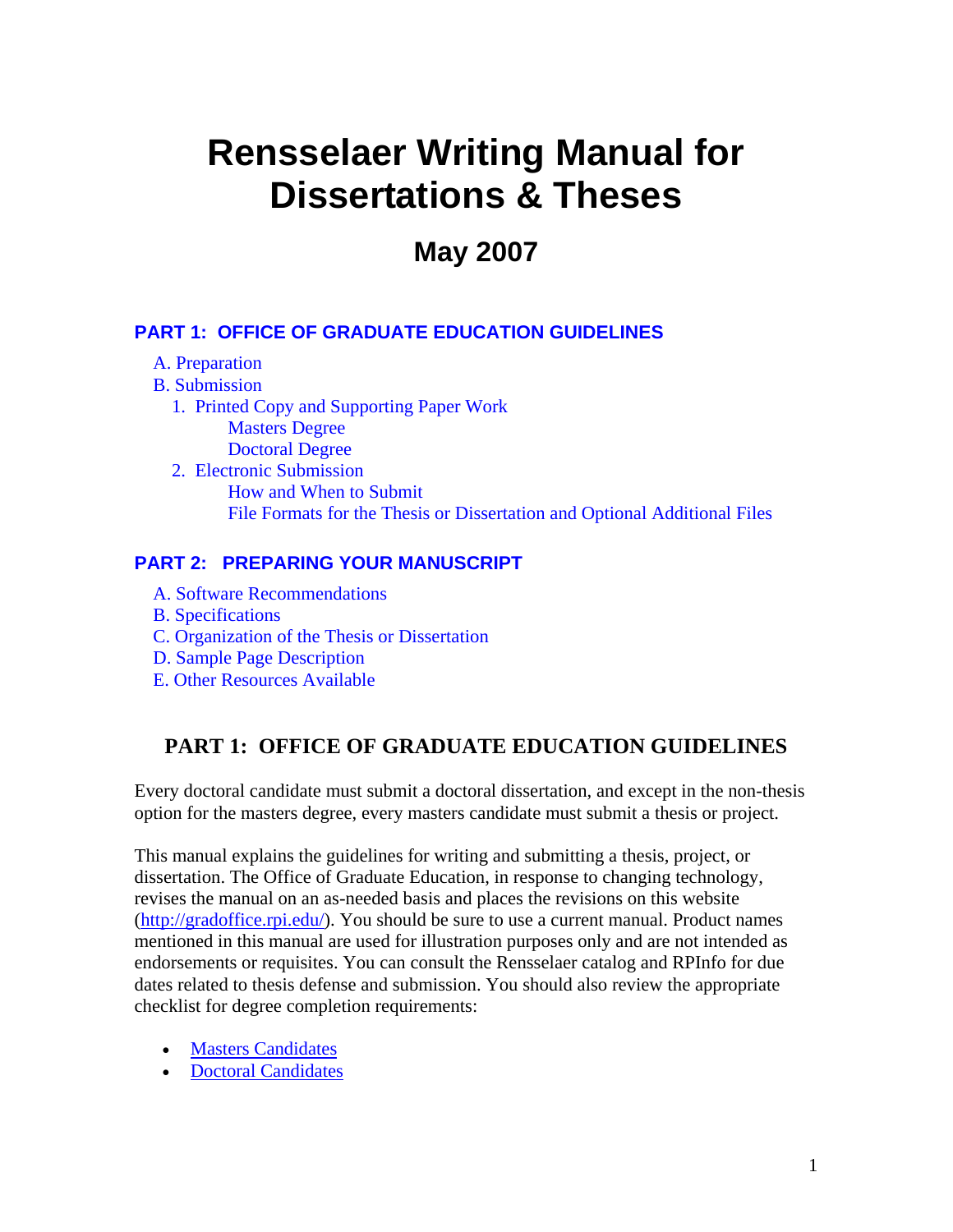# **A. Preparation**

<span id="page-1-0"></span>The subject of the dissertation or thesis is selected in consultation with the department member designated as the candidate's thesis adviser or thesis research professor.

The Office of Graduate Education approves the final dissertation or thesis, and reserves the right to reject documents that vary from the guidelines in this manual or an approved alternative guideline. Please read this manual carefully, paying close attention to the [sample pages.](http://www.rpi.edu/dept/grad/docs/ThesisGuide/samplepages.pdf) In additional to structural formatting, you are also responsible for assuring that your manuscript follows conventional rules of grammar, punctuation, and spelling. For entries not mentioned in this manual, you may consult a standard style guide. The Rensselaer Library maintains a file of style guides sponsored by professional societies and of instructions for authors issued by professional journals in your discipline. Ask at the Library Reference Desk for more information. We also recommend that you seek assistance from your advisor for any formatting requirements that may be unique to your discipline. We encourage you to bring your unfinished manuscript to the Office of the Graduate Education staff for formatting advice.

# **B. Submission**

The Office of Graduate Education certifies deposit of the dissertation or thesis for degree eligibility.

Beginning with the fall 2006 semester for doctoral candidates and the fall 2007 semester for masters candidates, electronic submission is required. This is in addition to the submission of one printed copy. After passing the final examination and no later than the published submission due date, you must submit *one paper copy and one electronic copy* to the Office of Graduate Education. OGE will review both print and electronic copies and release them to the Library.

Note that electronic submission does not affect your personal copyright. Rensselaer will restrict access to your dissertation in accordance with US copyright law. Only your name as author, the title, and abstract of your dissertation or thesis will be searchable and displayable via the internet beyond Rensselaer.

Electronic submission or publication of a doctoral thesis on microfilm does not affect its publication in whole or in part as a book or in a journal. You are urged to seek conventional publication in a recognized technical or scientific journal. Consult your research professor for assistance.

Note that your department may require copies of your thesis – please be aware that their submission requirements are separate from those of the Office of Graduate Education. If you need additional copies bound for your department, you must make these arrangements individually. (See the Rensselaer Union Bookstore.)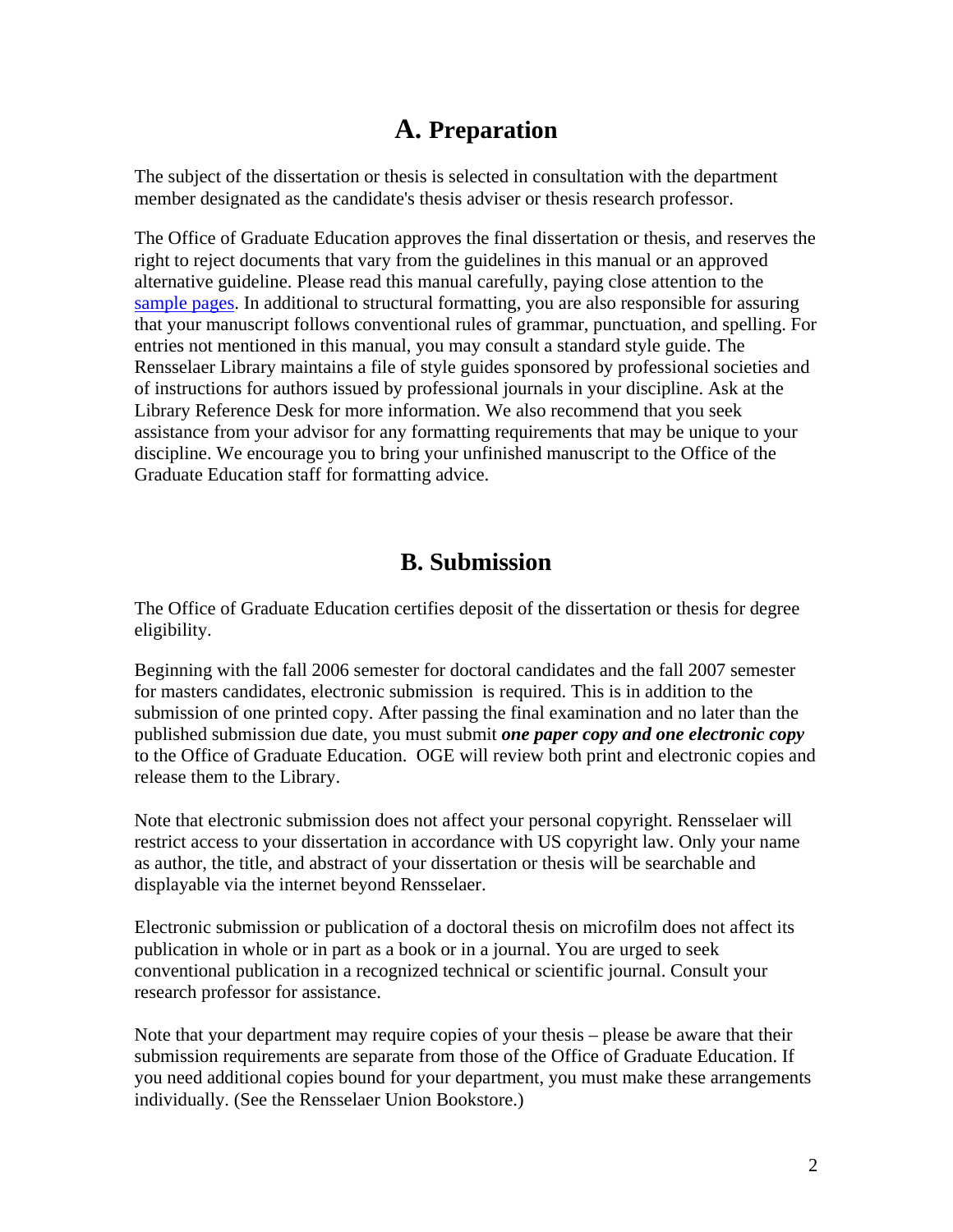## <span id="page-2-0"></span>**1. Printed Copy and Supporting Paper Work**

### **Masters Degree**

Masters candidates must submit the thesis to the advisor or advisory committee for review at least two weeks before the final copy is due in the Office of Graduate Education. For due dates specific to your intended semester of graduation, check the [Academic Calendar](http://www.rpi.edu/academics/calendar.html) in RPInfo.

Bring the following items to the Office of Graduate Education in paper form, no later than the published submission due date. *These items are separate from and in addition to the electronic submission of your thesis..*

- Submit the thesis to the Office of Graduate Education, located at 4103 Walker Laboratory in a manila envelope with a copy of the title paged taped to the front. *Do not tape the original title page to the envelope.*
	- o Print on *acid-free bond paper with 25 percent cotton content.*
	- o The final copy must have the advisor's *original signature on the title page*.
	- o Do *not* have the thesis bound or hole-punched.
- Also submit a [Record of Thesis/Project Examination Form](http://www.rpi.edu/dept/grad/docs/Record_of_Thesis.PDF).
- Bring a copy of the payment receipt from the Cashier in the Registrar's Office for the appropriate binding fee.
- Bring the Graduate Student [Exit Survey](http://www.rpi.edu/dept/grad/docs/GradSurvey.pdf), available in the Office of Graduate Education or on the OGE website.

Candidates in Architecture are required to deposit their original drawings or photoreproductions of them with their theses. The term "photo-reproduction" excludes the blueprint process, which is not acceptable.

### **Doctoral Degree**

Doctoral candidates must submit a copy of the dissertation in a final form and an abstract to the thesis adviser at least one month before the end of the term in which it is expected that the degree will be awarded. You must furnish each doctoral committee member with an individual copy of the dissertation and the abstract at least one week before the dissertation defense. For due dates specific to your intended semester of graduation, check the [Academic Calendar](http://www.rpi.edu/academics/calendar.html) in RPInfo.

Bring the following items to the Office of Graduate Education in paper form, no later than the published submission due date. *These items are separate from and in addition to the electronic submission of your dissertation.* 

• Bring one copy of the thesis, printed on acid-free bond paper with 25 percent cotton content, to the Office of Graduate Education, located at 4103 Walker Laboratory. The Title Page must have original signatures of the Doctoral Committee. The thesis should be in a manila envelope with a copy of the title paged taped to the front. *Do not tape the original title page to the envelope.*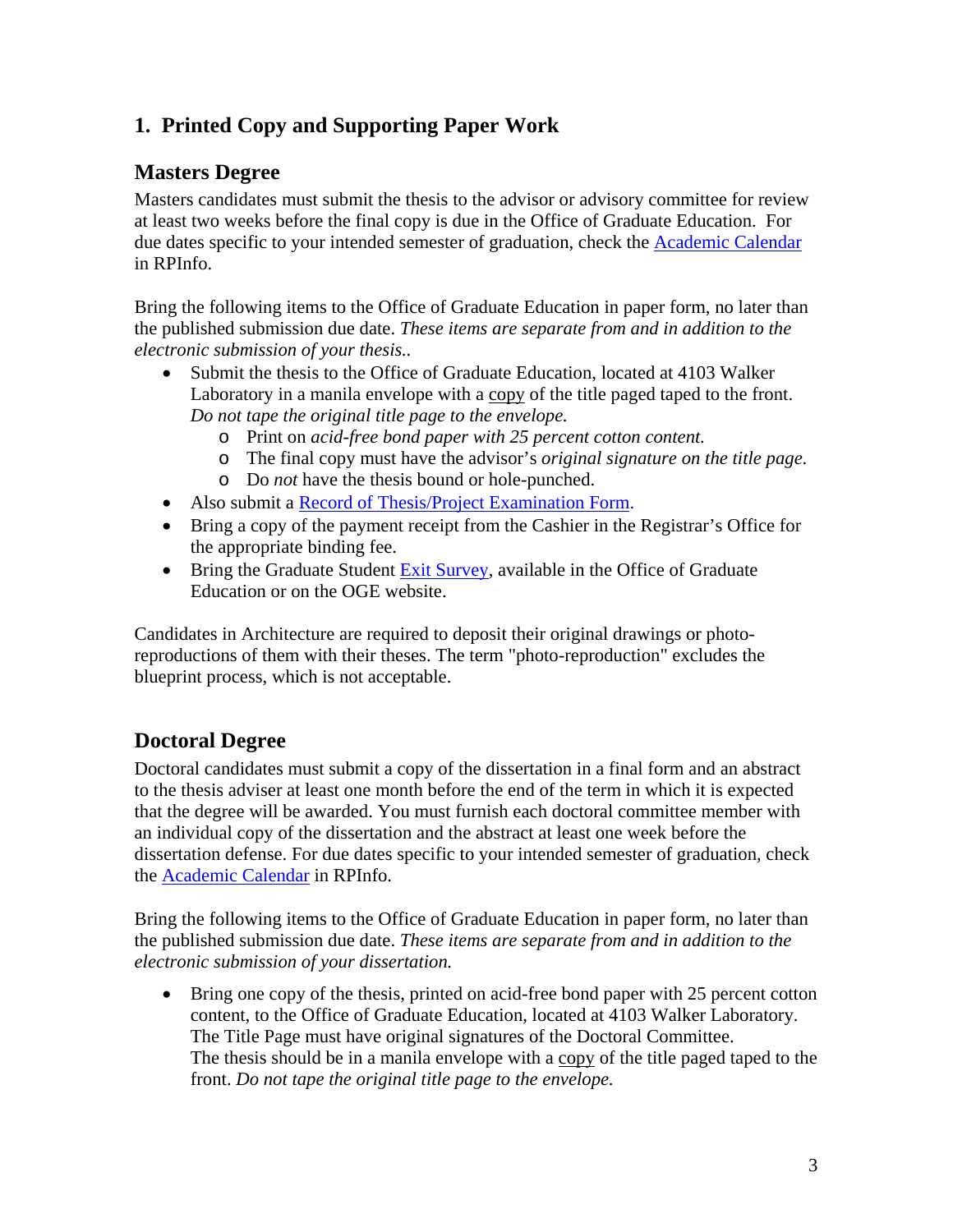- <span id="page-3-0"></span>• An additional copy of the abstract, suitable for publication in University Microfilms' Dissertation Abstracts
- The title page for the abstract. (This is *not* the same as the dissertation title page; please see [sample pages](http://www.rpi.edu/dept/grad/docs/ThesisGuide/samplepages.pdf).) Note the abstract title page does not require signatures.
- The [Record of Thesis/Project Examination Form](http://www.rpi.edu/dept/grad/docs/Record_of_Thesis.PDF) signifying the doctoral committee's approval of content, format, signed by your doctoral committee.
- Copy of receipt from the Cashier in the Registrar's Office for submission fee.
- Completed ProQuest Information and Learning (formerly UMI) agreement.
- Money ord[er for copyright application fee, \(optional, please inquire with th](http://www.rpi.edu/dept/grad/docs/UMI_Dissertation_Agreement_Form.pdf)e Office of Graduate Education or refer to the ProQuest Information and Learning agreement form for details).
- Survey of Earned Doctorates.
- [Rensselaer Graduate Student](http://www.rpi.edu/dept/grad/docs/sed06-07.pdf) Exit Survey.
- Reprint Permission Letters, if required.
- Third party software licenses, if required.

Candidates in Architecture are required to deposit their original drawings or photoreproductions of them with their theses. The term "photo-reproduction" excludes the blueprint process, which is not acceptable.

### **2. Electronic Submission**

### **How and When to Submit**

You should submit the electronic copy after the title page of the printed copy has been signed and before you bring the signed copy and the other items listed above to the Office of Graduate Education. Note that the submission software (DigiTool) currently requires either Microsoft's Internet Explorer or Mozilla Firefox.

Before actually submitting your thesis, be sure to read the detailed instructions to preview the submission procedure. When you are ready to submit, [go to the following w](http://www.rpi.edu/dept/library/html/images/thesis/InputInstructions.pdf)eb page, which contains a link to start the submission process:

http://library.rpi.edu/update.do?artcenterkey=1072 . The websites of both the Office of [Graduate Education and the Research Libraries als](http://library.rpi.edu/update.do?artcenterkey=1072)o contain a link to the above page.

### **File Formats for the Thesis or Dissertation and Optional Additional Files**

The *dissertation or thesis must be* **PDF** (Portable Document Format). During the submission process you will be asked to submit **two** (2) PDF files.

File 1: A PDF file consisting of the *abstract title page* and the abstract. Note that the abstract title page is not the same as the title page for the dissertation. See the [sample](http://www.rpi.edu/dept/grad/docs/ThesisGuide/samplepages.pdf)  [pages.](http://www.rpi.edu/dept/grad/docs/ThesisGuide/samplepages.pdf)

File 2: A PDF file containing the complete thesis or dissertation.

**Embedded files** may be used for illustrative purposes in the body of a thesis and may use standard proprietary viewing formats such as Apple or Windows QuickTime, Macromedia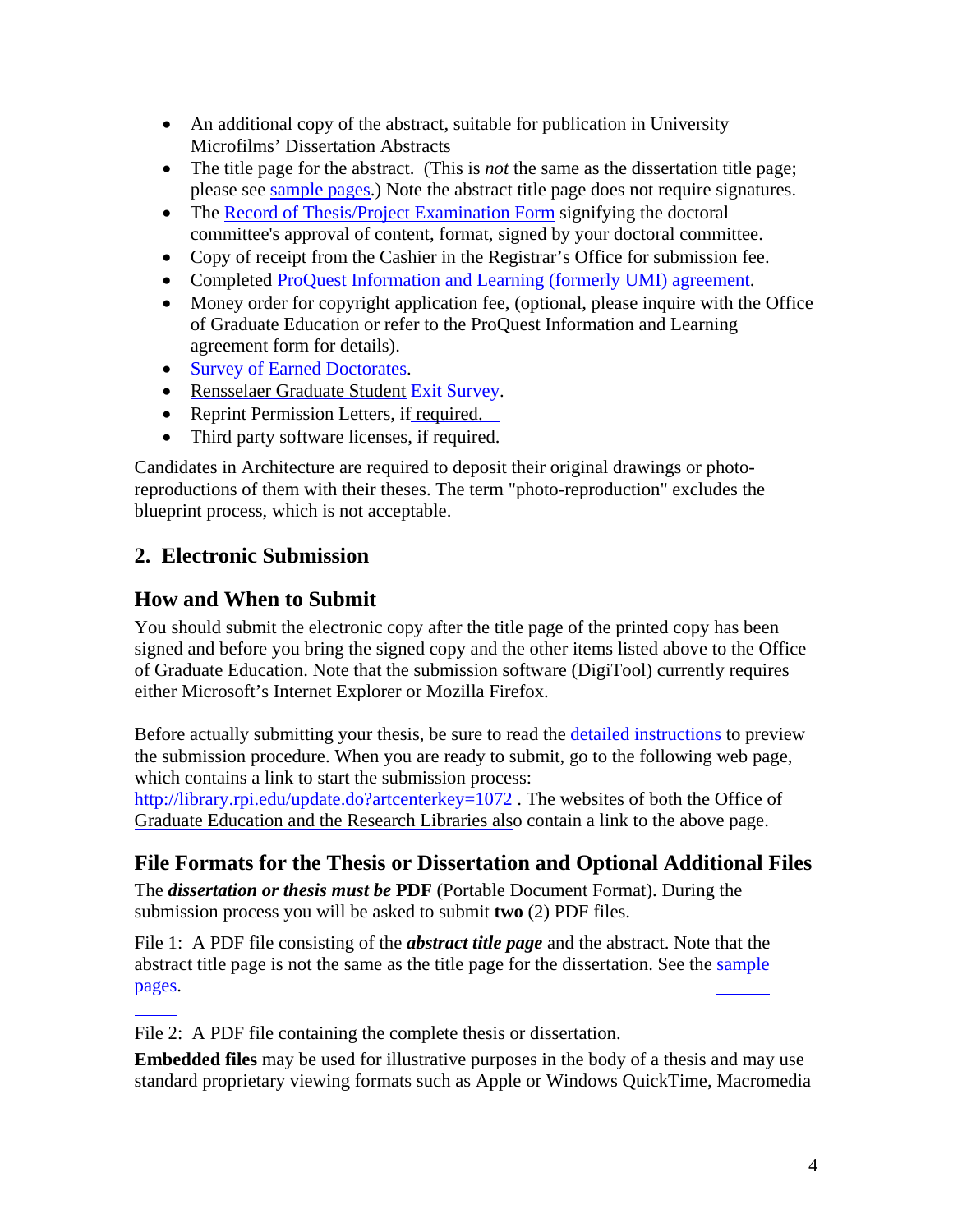Flash, Windows MediaPlayer etc. Each embedded file, like other illustrative material, should be identified with a caption where it occurs in the text. The caption should identify the file format, required application, and a brief summary of content.

*Keep in mind that embedded files may not be reliably preserved in the future, especially proprietary formats such as Apple Quick Time (.mov) and Microsoft Audio Video (.avi). To aid in future migration, embedded files essential to the text should also be submitted as supplemental files, preferably in a non-proprietary format.*

**Supplemental files** may have value independent of the text; for example a complete musical performance, a video work, or a dataset. Examples of possible file types include spreadsheets, flash and video files. If preapproved by your thesis committee, you may submit one or more supplemental files. Supplemental files must be *listed and described in an appendix of the thesis* and identified by name, file type**,** size, disk number (if more than 1 disk), required application software, and any special hardware requirements.

Currently accepted file types are listed below. If you have a file type that is not in the list, please contact [ETD Support.](http://j2ee.rpi.edu/swf/setup.do?target=etd-support)

File formats marked with an asterisk (\*) are proprietary.

| Images:                                   | Audio:                                 |
|-------------------------------------------|----------------------------------------|
| $GIF$ (.gif)                              | Aif * (Macintosh and Silicon Graphics) |
| JPEG $(ipg)$                              | CD-DA, CD-ROM/XA                       |
| PDF (.pdf)                                | .snd $*$ (Macintosh)                   |
| TIFF (.tiff)                              | .wav $*$ (Microsoft)                   |
| Video:                                    | Other:                                 |
| .mov * (Apple Quick Time)                 | .CSV                                   |
| .avi * (Microsoft AudioVideo Interleaved) | $xls * (Excel)$                        |
| MPEG (mpeg .mpg .mp2 .mp3)                | .swf $*(Flash)$                        |
|                                           | .midi (for electronic instruments)     |

*All supplemental files must also be submitted on optical disks (e.g. DVDs, CDs)* and accompany the print version of the thesis in addition to electronic submission. Optical Disks should be numbered "Disk 1," "Disk 2" etc. and labeled with the author's name and date of graduation using a permanent black ink marker**.** (*Paper labels may not be used because adhesives and inks may affect disk preservation.*) Any film/tape formats must be converted to non-proprietary digital formats and submitted on optical disk.

Note:A maximum of 7 supplemental files can be submitted electronically. If your thesi**s**  includes more, you need to advise OGE that additional files will have to be copied from an accompanying optical disk for the electronic version of your thesis to be complete.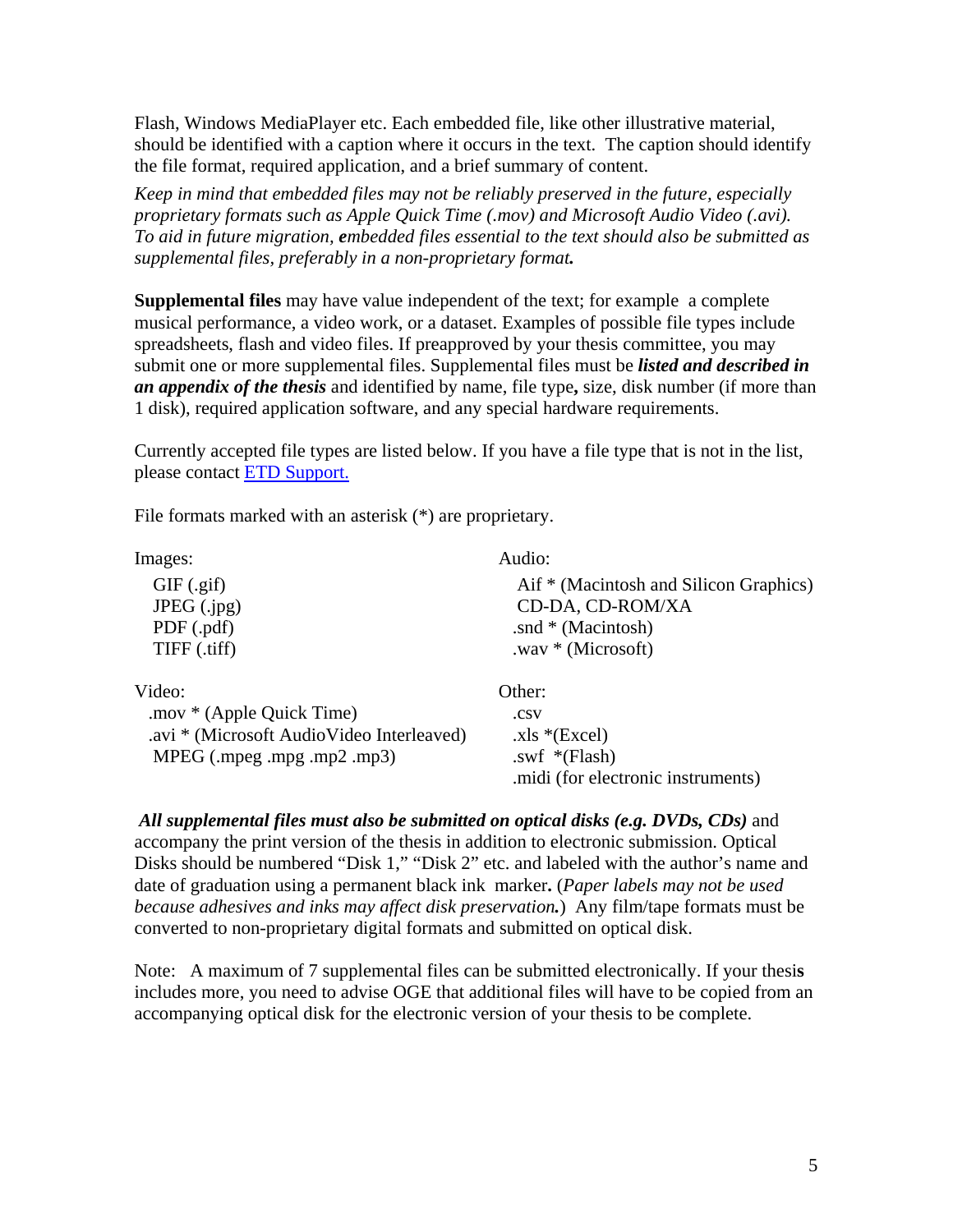### **PART 2: PREPARING YOUR MANUSCRIPT**

<span id="page-5-0"></span>This section will help you meet the formatting and appearance requirements for your thesis or dissertation.

## **A. Software Recommendations**

We suggest that you produce your thesis or dissertation using MicroSoft Word or LaTeX, since they are used most commonly, and support is more widely available. LaTeX is particularly well-suited to formatting a long and complex document with tables of contents, cross references, tables, and figures. It also produces very high-quality mathematical expressions. Academic and Research Computing (ARC) in the Voorhees Computing Center provides *templates for both LaTeX and Word* that satisfy the Office of Graduate Education requirements. The [Instructions for using these templates](http://helpdesk.rpi.edu/update.do?catcenterkey=100) contain detailed information on preparing your thesis.

#### **Notes on electronic submission:**

The PDF files you submit must have all fonts embedded and must be text searchable.

If you prepare your thesis in LaTeX, there are straightforward (and free) methods of conversion to pdf. See [Creating a PDF File from a LaTeX Thesis](http://www.rpi.edu/dept/arc/docs/latex-thesis/latextopdf.pdf) for detailed instructions.

If you use Word, a current version of the Adobe Acrobat program (e.g. *for 2007-8 versions 7 and 8 are current)* is the recommended method for conversion. For detailed instructions, see [Creating a PDF File from a Microsoft Word Thesis.](http://www.rpi.edu/dept/arc/docs/word-thesis/wordtopdf.pdf) You can obtain Acrobat Pro from the Campus Computer Store at a very favorable student price. Or you can use Acrobat Pro in the Sage 4510 PC Lab and on the machines in the VCC north lobby with the Sage 4510 image. Both the Folsom and Architecture Libraries have several machines (the ones connected to scanners) with Acrobat Standard. Adobe provides free conversion at <http://createpdf.adobe.com/index.pl>, but this may not be practical for large manuscripts.

# **B. Specifications**

The specifications for printed and electronic manuscripts are the same with respect to margins, line spacing, pagination, tables of content, footnotes, etc.

**1. Paper** – Use 8 1/2 by 11 inch, acid-free archival bond paper with a 25% rag content.

**2. Printing** – Print in black ink, single-sided.

**3. Graphs, Charts, Tables, etc.** – For theses and dissertations - (all documents)-- Graphs, charts, tables, diagrams, and all "non-verbals" should be prepared especially for the thesis or dissertation. Tables must be printed. Equations and labels used in charts and graphs must be printed. Handwritten items are not acceptable.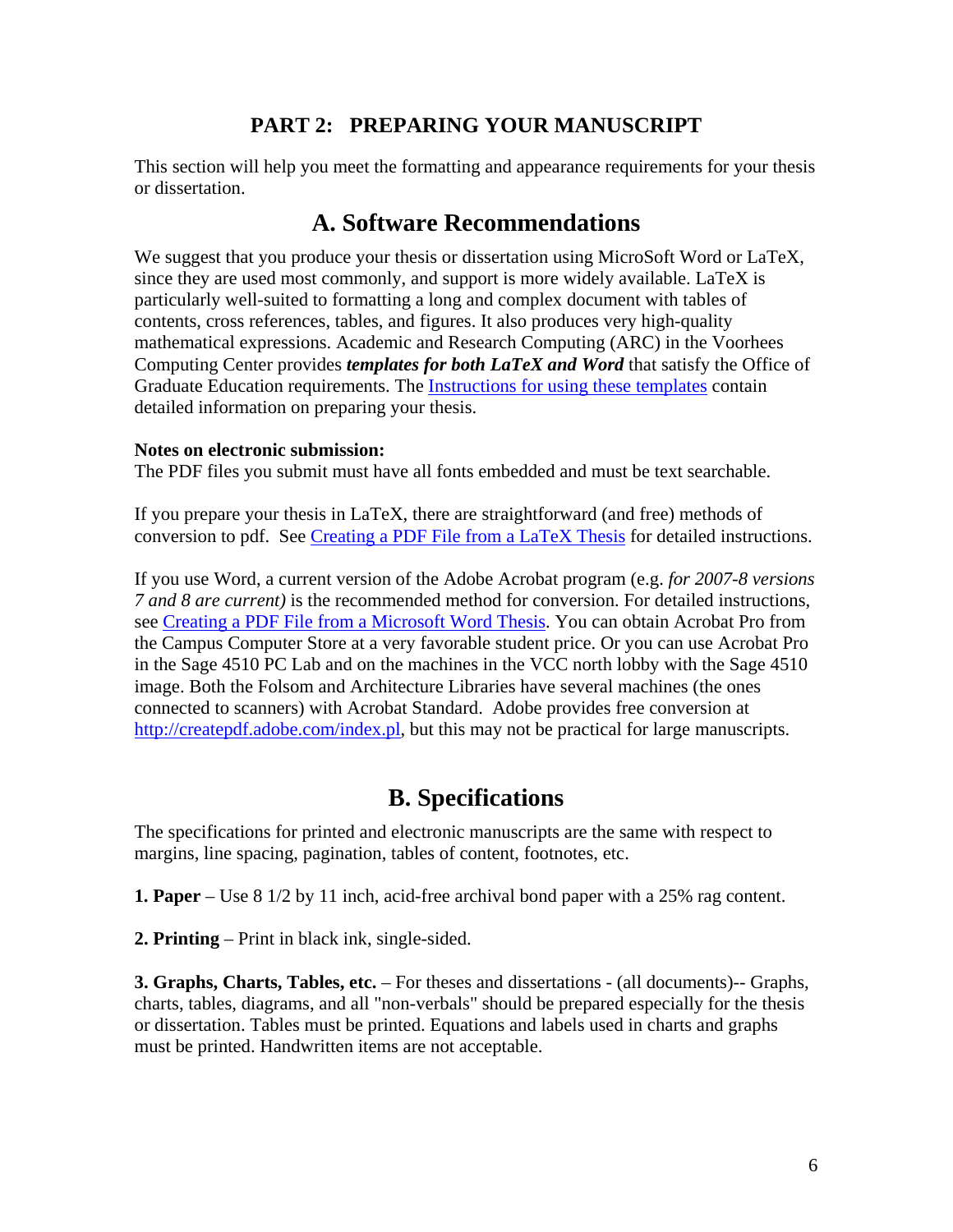**4. URLs** may appear as references in the Bibliography. However, the body of the thesis should contain no URLs to external resources that are critical to the text because of the impermanence of such links. External resources, if important, may be documented by including a printed screen shot of the main page in an Appendix.

**5. Type Style and Spacing** – all documents -- The text should be spaced no closer than four lines per inch. Use the same font throughout the text and main body. This print should be no smaller than 10 point. You can use a different font for titles of figures, formulae, or to meet a specific need of the thesis, e.g., use of italics for quotes.

**6. Margins**: all documents.

- Top  $= 1$ "
- Bottom  $= 1$ "
- Outside  $= 1$ "
- Inside or Binding Edge =  $NO$  LESS THAN 1 1/2"

Page numbers in the upper right hand corner should be in line with the right hand margin with a minimum clearance of  $1/2$ " from the top of the page. Page numbers appearing at the bottom of the page should be centered, again with a minimum 1/2" clearance between the number and the bottom of the page.

**7. Pagination** – all documents.

- All pages *except the title page* must be numbered.
- Begin the numbering of the "front matter" with small Roman ii, *the title page counting as i, but remaining unnumbered.*
- Use the Arabic number 1 to start the Introduction or Chapter I of the body or main text of the thesis, and continue throughout the text, figures, tables, maps, appendices, etc., numbering pages consecutively to the end.
- The number of each text page is placed in the same position on all pages at the upper right in line with the right hand margin and at least 1/2 inch down from the top of the paper so as to allow two trims at the bindery. However, *pages which are the beginning of a major section should have the page number at the bottom center.*
- Another acceptable method for positioning the pages numbers is placing all numbers in the bottom center with the page number at least 1/2 inch from the bottom of the paper.
- Landscape pages the page numbers should appear in the same area of the page as the rest of the manuscript.

**8. Footnotes** – all documents - Cite all sources in an appropriate "References Cited" section(s) at the end of the manuscript. Apply this formatting even if you have elected to also footnote at the end of each chapter.

**9. Reproductions –** all documents **-**Reproductions, typically used in figures, tables, or appendices, must be placed within the normal margins.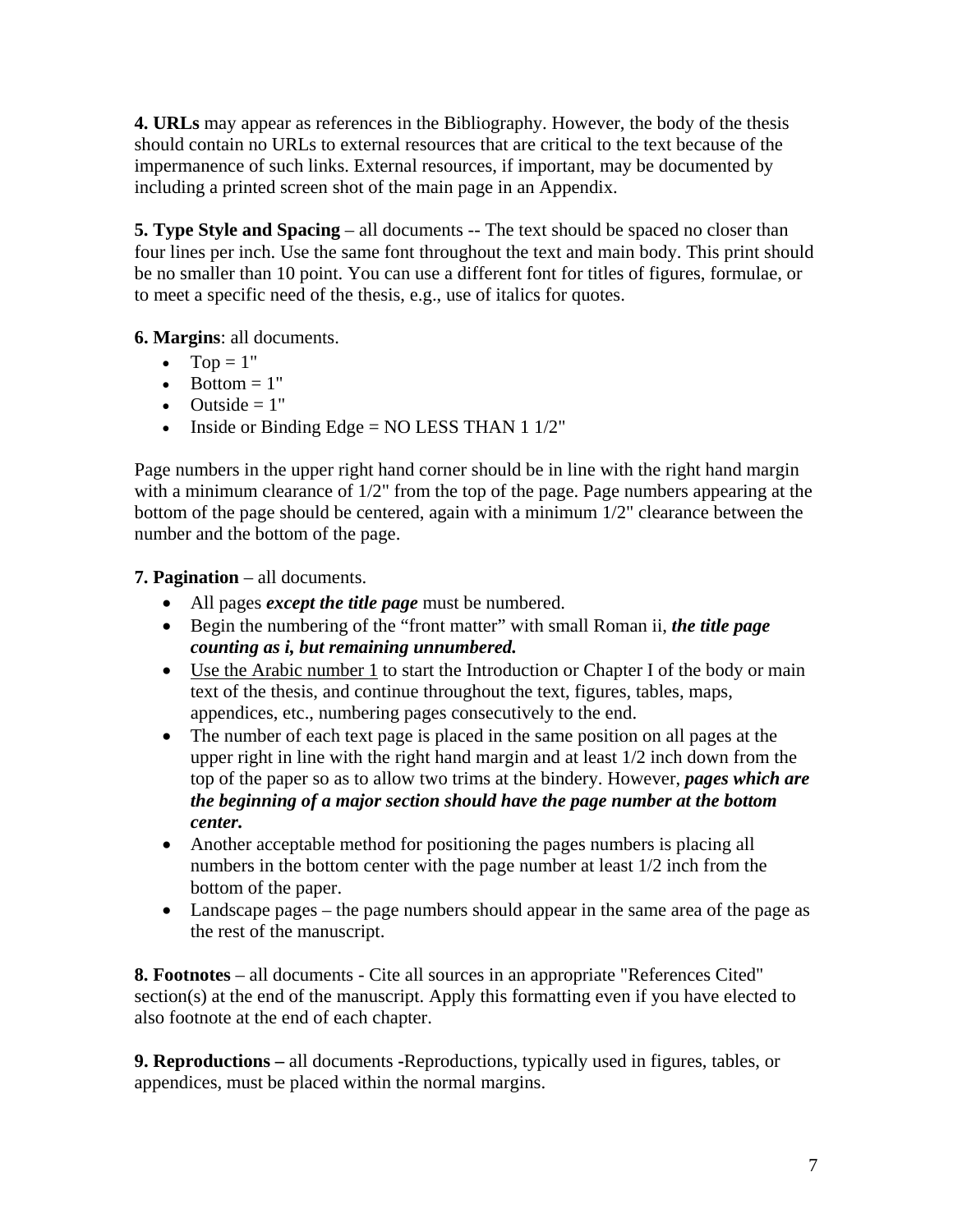<span id="page-7-0"></span>**10. Use of Copyrighted Material** – all documents -When copyrighted material (beyond brief excerpts) is included in the thesis, the author should obtain written permission authorizing use of the material from the copyright holder. Ownership of the copyright can be determined by inspecting the copyright notice which by law must be on the backside of the title page. Proper acknowledgment should be made in the thesis of any work done by others.

| Title Page                            | <b>Required</b> |
|---------------------------------------|-----------------|
| <b>Copyright Notice</b>               | If Used         |
| <b>Table of Contents</b>              | <b>Required</b> |
| <b>List of Tables</b>                 | Required*       |
| List of Figures                       | Required*       |
| Preface, Foreword, Acknowledgments    |                 |
| Abstract                              | <b>Required</b> |
| Introduction**                        | <b>Required</b> |
| Historical Review**                   | <b>Required</b> |
| Theory                                |                 |
| Method of Procedure                   |                 |
| <b>Materials and Apparatus</b>        |                 |
| <b>Results</b>                        |                 |
| Discussion***                         | <b>Required</b> |
| Conclusions***                        | <b>Required</b> |
| Summary                               |                 |
| <b>Literature Cited or References</b> | <b>Required</b> |
| Appendix                              |                 |
| Index                                 |                 |

# **C. Organization of the Thesis or Dissertation**

\* Required if tables or figures are present.

\*\* These parts may be combined as "Introduction and Historical Review," and may include the review of the literature and/or the current state of the art.

\*\*\* These two parts are frequently combined and titled "Discussion and Conclusions."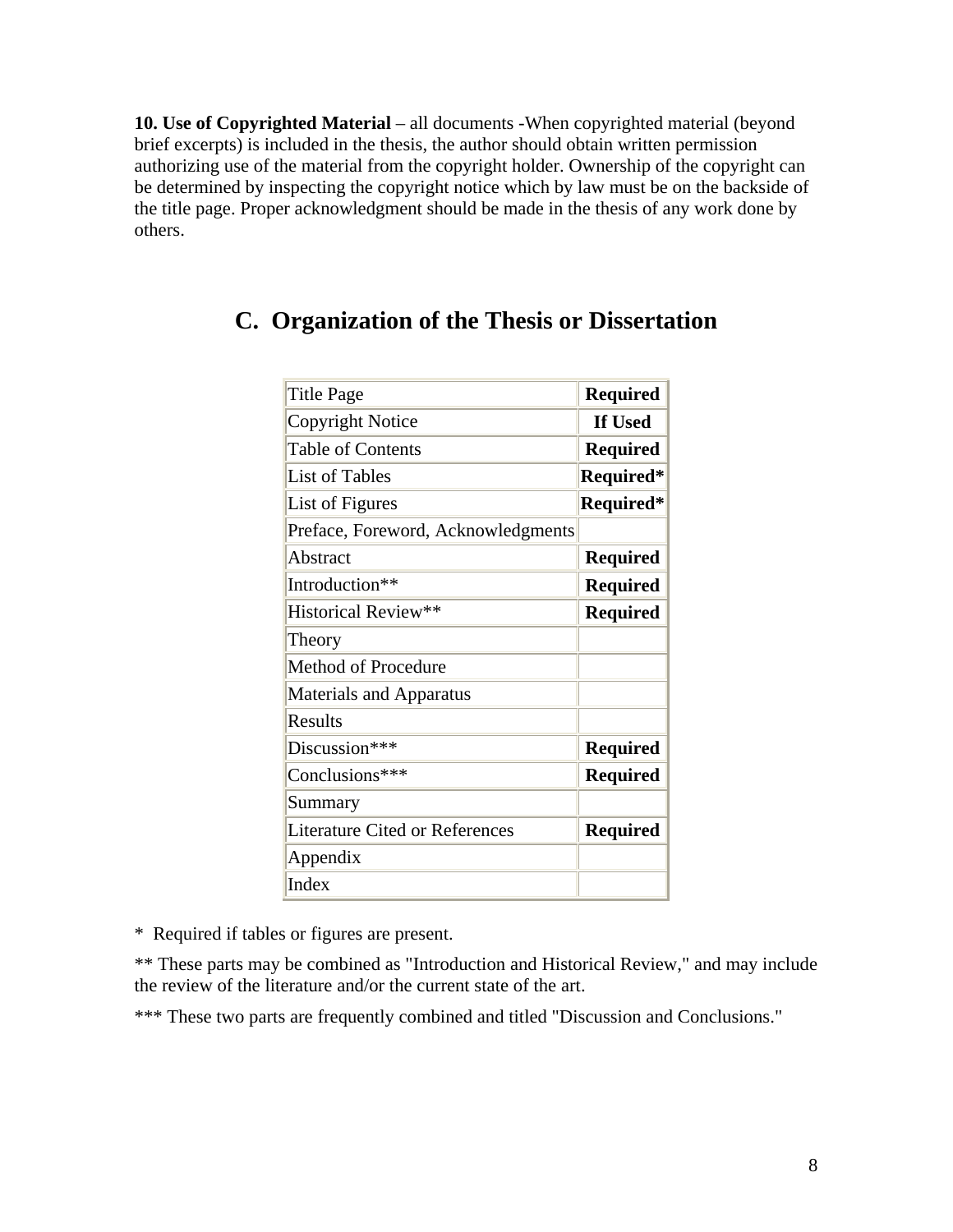# **D. Sample Page Description**

<span id="page-8-0"></span>Please click on [sample pages](http://www.rpi.edu/dept/grad/docs/ThesisGuide/samplepages.pdf) to view examples of formatted pages in PDF format. [Adobe](http://www.adobe.com/products/acrobat/readstep.html)  [Acrobat Reader](http://www.adobe.com/products/acrobat/readstep.html) can be downloaded free of charge.

### **1. Title Page**

#### **Please note that you must format the title page exactly as it appears in the sample.**

- The title page does not receive a number, although it is considered page *i* of the document,
- Beginning with the first page of the able of Contents, or Copyright page, if applicable, use small Roman numerals for all prefatory pages,
- Original signatures, not photocopies, are required on the masters thesis and doctoral dissertation title page,
- The signatures should be written in black ink using a medium point pen,
- Substitute "DOCTOR OF ENGINEERING" for "DOCTOR OF PHILOSOPHY" for the Doctor of Engineering degree.

If the thesis is submitted at an irregular time, mid-semester, for example, write the actual month and year of completion at the bottom of the title page, (do not use the day of the month,) and under it in parentheses the exact month and year in which the degree is to be conferred (For Graduation May 2007).

### **2. Copyright Notice**

- Candidates who intend to file a copyright application with the U.S. Copyright Office must include a copyright notice as the second page of the thesis.
- The notice consists of three parts: the copyright symbol '©' and/or the word copyright, the name of the copyright owner, and the year of publication.
- The copyright notice, if included, is always page ii.
- Doctoral students wishing to copyright their dissertation may make arrangements through University Microfilms to have a copyright filed on their behalf.
- Complete the optional copyright section of the UMI Microfilm Agreement, available in the Office of Graduate Education or on-line at [http://www.rpi.edu/dept/grad/docs/UMI\\_Dissertation\\_Agreement\\_Form.pdf](http://www.rpi.edu/dept/grad/docs/UMI_Dissertation_Agreement_Form.pdf) .
- The Office of Graduate Education collects the copyright fee, payable to UMI, on Money Order only.
- Masters degree candidates desiring to copyright their thesis or project must make their own arrangements to file the correct papers with the U.S. Copyright Office.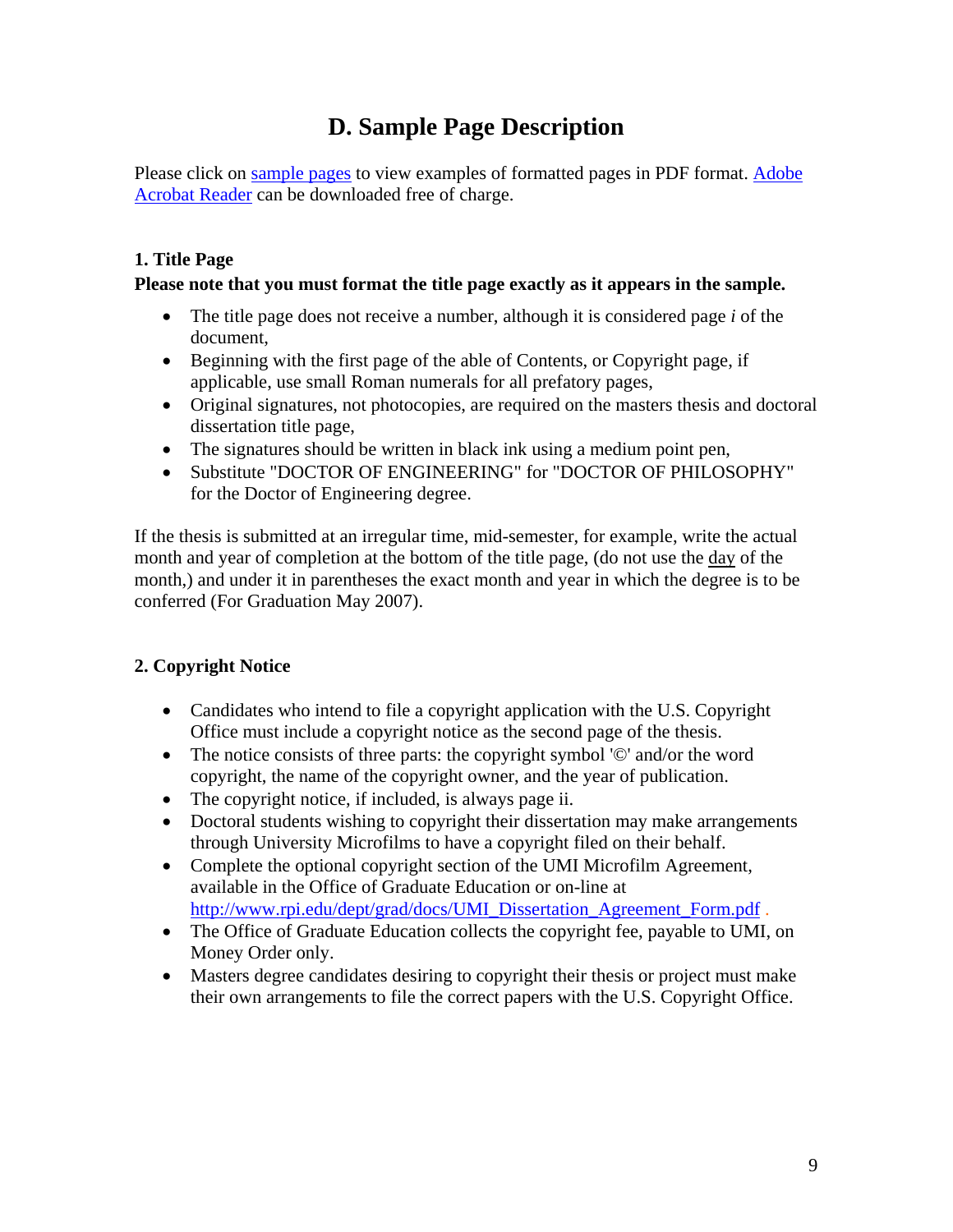### **3. Table of Contents**

The first page of CONTENTS is numbered ii (iii if a copyright notice is included), centered in the bottom margin, and subsequent pages are similarly numbered to end of CONTENTS.

All numbering and lettering of titles of parts and sections of the document must correspond identically to their placement within the document.

### **4. List of Tables**

Number this page(s) consecutively in lowercase Roman numeral page continuing from the last numbered page of CONTENTS.

All numbering, lettering, and captions in the LIST OF TABLES must correspond identically to their placement within the document.

### **5. List of Figures**

Number this page(s) in lowercase Roman numeral page consecutively from the page preceding it.

The term Figure includes graphs, photographs, plates, and all other types of illustrations.

All numbering, lettering, and captions in the LIST OF FIGURES must correspond identically to their placement within the document.

### **6. Foreword, Preface, Acknowledgments**

These are optional references which may describe how your study started and evolved, how the material has been organized and presented, or who assisted you throughout your studies.

Continue to use lowercase Roman numerals consecutively from the preceding page.

### **7. Abstract**

An abstract contains a statement of the problem, describes procedures or methods used, and briefly reviews results and conclusions. Continue to number these pages consecutively from the preceding page using lowercase Roman numerals.

- There is no longer a limitation on the length of the abstract.
- The separately submitted abstract, (the one intended for publication in Dissertations Abstracts International), should be consecutively numbered in Arabic numbers, with the title page counting as page one, but not numbered.

University Microfilms enters the abstracts into a database. They do not accept figures or diagrams that include graphics in this copy. For example, a chemical formula may be used, but a diagram depicting chemical bonding is not acceptable. UMI will not publish abstracts that do not conform to these rules and will return them to their authors.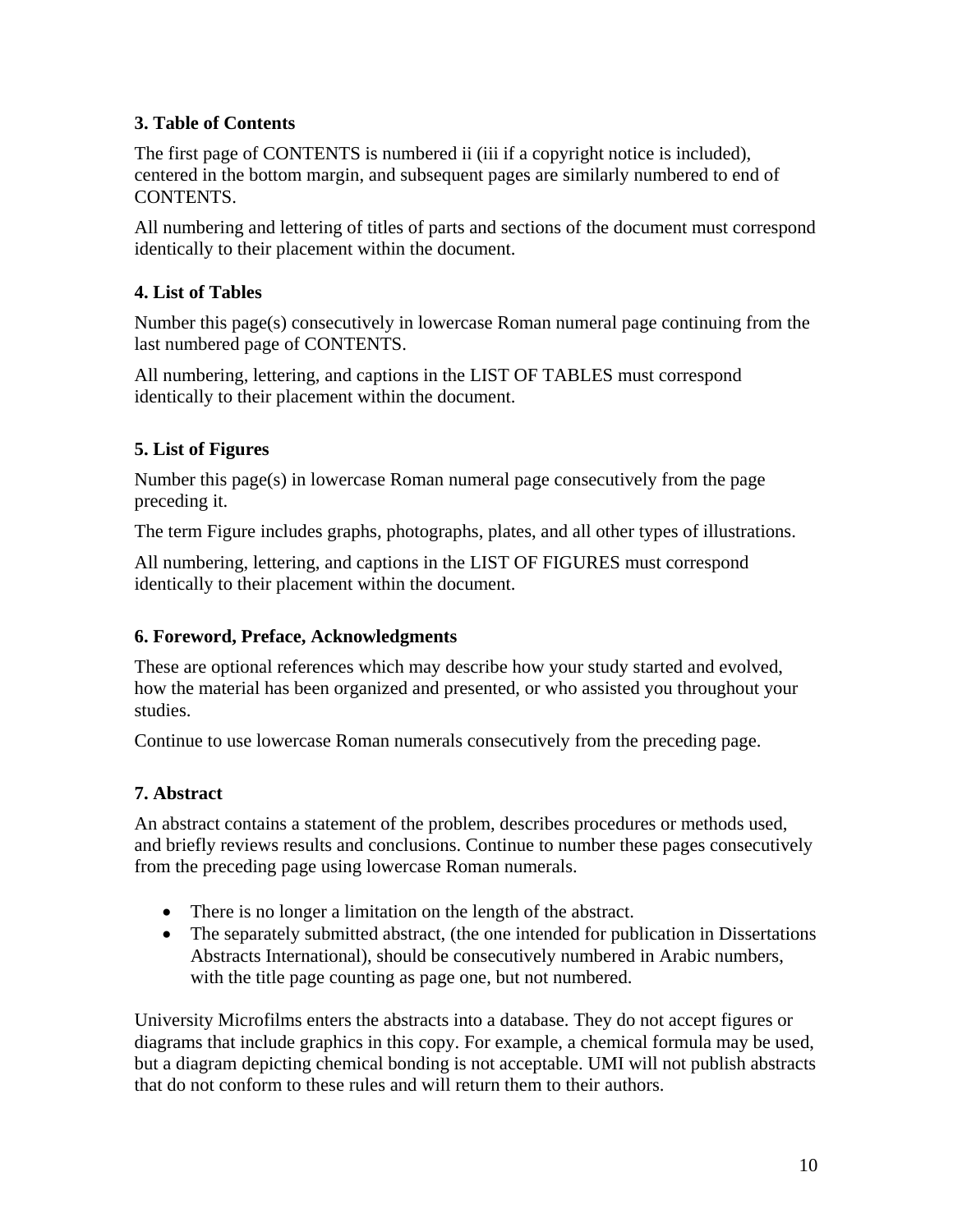### **8. Abstract Title Page**

An abstract title page is required, it differs from the title page in three ways:

a) "An Abstract of ..."

b) "The original of the complete thesis is on file in the Rensselaer Polytechnic Institute Library." Note: for the Doctor of Engineering degree, substitute "DOCTOR OF

ENGINEERING" for "DOCTOR OF PHILOSOPHY".

c) *The committee members do not sign the Abstract Title Page.* 

### **9. Introduction**

This section is the beginning of the main body of the thesis.

Note that the INTRODUCTION begins the Arabic page numbering, 1, 2, 3, etc., through to the last page of the thesis, including the separate tables and figures inserted at the appropriate points in the text and any appendices at the end.

### 1**0. Literature Citation and Footnotes**

References to relevant literature should follow the commonly accepted practice in the candidate's field. Your advisor will assist you with the proper form of citation.

- Where the use of footnotes is accepted practice, these may appear at the bottom of a page, at the end of the thesis, or at the end of long chapters.
- Footnotes are indicated by superscript numbers inserted in the text at the appropriate point.
- Footnotes may include references to pertinent literature, or may simply consist of parenthetical elaboration.
- In any case, a section containing a list of all cited material and all references consulted but not cited must be included.
- If references are not cited by number, this list must be alphabetical by the first author's last name.
- If footnotes are not used, citations in the body of the text may be identified by a number corresponding to the number of the cited source in this list.
- Journal names may be abbreviated when this is common practice in a particular field.
- Check the library for examples of scholarly publications in your field.